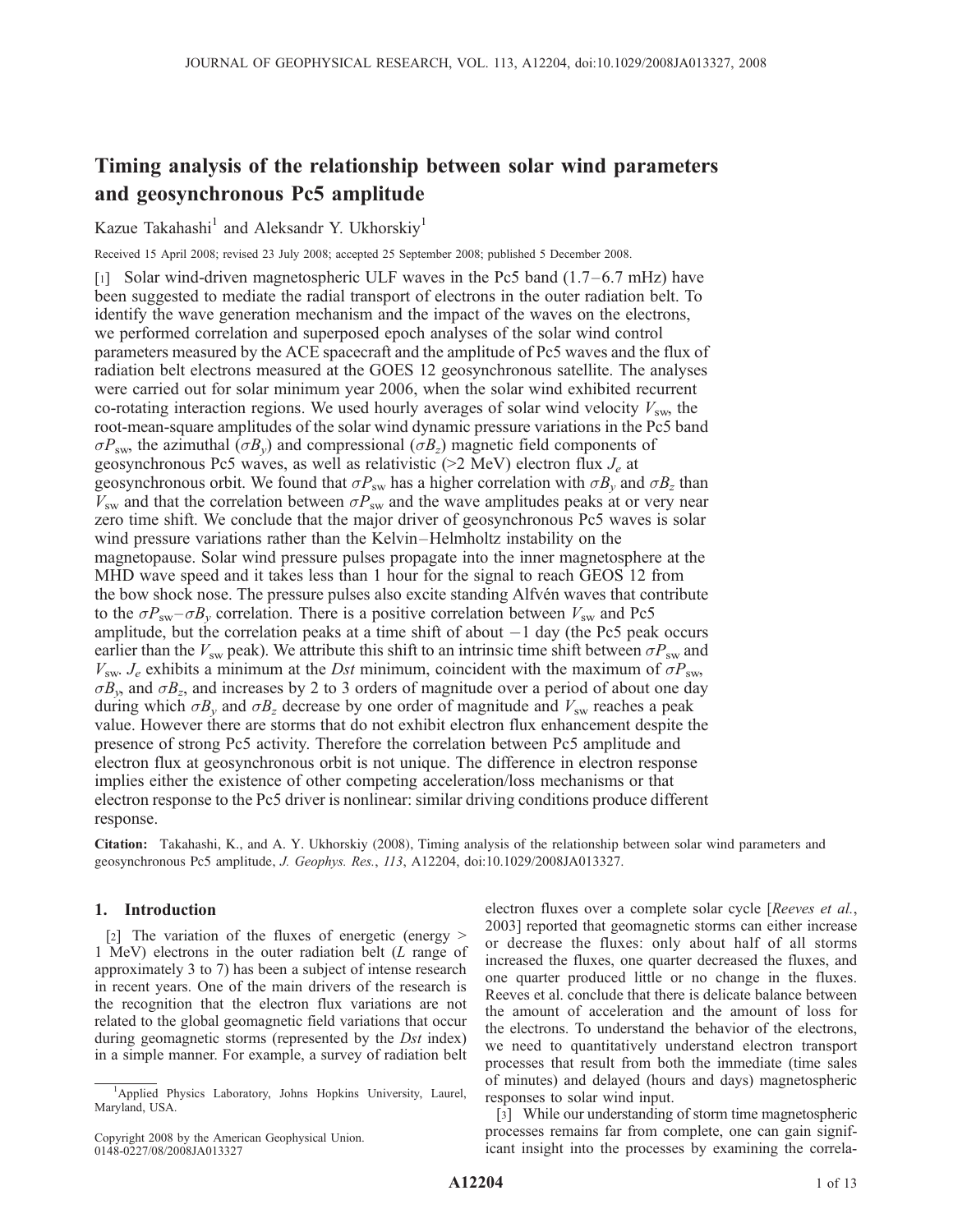tions between various solar wind and magnetospheric parameters. It has been well known that the flux of energetic (-MeV) electrons measured at geosynchronous orbit (part of the outer radiation belt) is highly correlated with the velocity of the solar wind [Paulikas and Blake, 1979]. Rostoker et al. [1998] suggested that ultra-low-frequency (ULF) waves driven by the Kelvin –Helmholtz instability (KHI) on the magnetopause are responsible for the variation of the electron flux, based on a strong similarity in the time series of the intensity of Pc5 waves  $(1.7 - 6.7 \text{ mHz})$  observed on the ground and the flux of energetic electrons measured at a geostationary satellite. Theory indicates [e.g., Fälthammar, 1968] that magnetic and/or electric field oscillations in the Pc5 frequency range can violate the third adiabatic invariant of geomagnetically trapped electrons and may strongly contribute to the radial transport of the electrons if the waves have proper spatial and spectral properties. Many studies followed up the solar-wind–Pc5-electron relationship using both observational [Mathie and Mann, 2000a; Green and Kivelson, 2001; O'Brien et al., 2001, 2003; Posch et al., 2003] and theoretical [Elkington et al., 1999; Perry et al., 2005; Fei et al., 2006; Ukhorskiy et al., 2005, 2006a] approaches. Although these studies generally indicated that Pc5 wave-mediated electron transport is a viable process in the outer radiation belt, it is still not clear what the dominant generation mechanisms of the Pc5 waves is and how efficient they are in scattering radiation belt electrons. In this paper we compare the efficiency of various generation mechanisms of the Pc5 waves at geosynchronous orbit.

[4] Pc5 waves can be generated by both external and internal source mechanisms. The external mechanisms include buffeting of the magnetosphere by the solar wind dynamic pressure variations [Kepko et al., 2002; Mathie and Mann, 2000b] and the KHI. The KHI excites both surface waves [Southwood, 1968; Pu and Kivelson, 1983] and body waves termed waveguide modes [Samson et al., 1992; Mann et al., 1999; Mills et al., 1999] that propagate between the magnetopause and a turning point located in the magnetosphere. All of these external source waves couple to standing Alfvén waves in the magnetosphere [Chen and Hasegawa, 1974; Southwood, 1974; Southwood and Kivelson, 1990; Mills and Wright, 1999]. The internal mechanisms include drift mirror instability [Hasegawa, 1969] and drift-bounce resonances of ring current ions with standing Alfvén waves [Southwood, 1976].

[5] We investigate the relative efficiency of external source mechanism that are believed to be responsible for Pc5 waves with low  $($ <10) azimuthal wavenumbers  $[Oglvie]$ and Fitzenreiter, 1989; Matsuoka et al., 1995], which can exhibit drift resonance with radiation belt electrons [e.g., Elkington et al., 1999] and therefore violate their third adiabatic invariant [e.g., Ukhorskiy et al., 2005].

[6] While a positive correlation is generally found between solar wind speed  $(V_{sw})$  and Pc5 amplitude in favor of the KHI, some studies noted a puzzling time delay between the arrival of fast solar wind speed streams and the onset of the Pc5 power enhancement. For example, *Engebretson et al.* [1998] reported that the peak wave power on the ground often occurred 1 day before the  $V_{sw}$  peaks. Mann et al. [2004] noted significant ULF wave power on the ground during the rising phase of solar wind velocity. Vassiliadis et al. [2007] found a time shift between the ULF wave power and  $V_{\text{sw}}$ .

[7] In a recent study [Takahashi and Ukhorskiy, 2007, hereinafter referred to as TU2007] we identified the solar wind dynamic pressure variations as a major driver of Pc5 waves observed at geosynchronous orbit. Using hourly parameters for both the solar wind bulk plasma parameters (propagated to the bow shock nose) and Pc5 power at geosynchronous orbit, we found that the power of dynamic pressure variations integrated over the Pc5 band had higher correlation with geosynchronous Pc5 power than  $V_{sw}$ . We compared the temporal profiles of solar wind and Pc5 parameters across a solar wind stream structure and noted that the peak of the Pc5 power occurred simultaneously with the peak of the power of the solar wind pressure variation but earlier than the peak of  $V_{\text{sw}}$ . We demonstrated that solar wind dynamic pressure variations excite toroidal standing Alfvén waves in addition to compressional oscillations that are a direct result of magnetosphere buffeting by dynamic pressure pulses. In a paper just published, Kessel [2008] reported a study that supports the result of TU2007.

[8] In this paper we conduct a statistical analysis of ACE and GOES data for 2006, a period around a solar minimum, and confirm the results of TU2007 obtained for 2001, a solar maximum year. The solar wind dynamics during 2006 were dominated by the recurrence of co-rotating interaction regions (CIRs) with solar wind velocity ranging from  $\sim$ 300 km/s to  $\sim$ 700 km/s. Since high-velocity ( $V_{\rm sw}$  > 500 km/s) solar wind streams are identified as the main driver of the KHI [e.g., Mann et al., 1999; Claudepierre et al., 2008], these data are more suitable for addressing the possibility of the KHI than the time interval used in TU2007. An additional new aspect of the present study is the timing analysis of solar wind and Pc5 parameters. This analysis is motivated by the time shift between  $V_{sw}$  and Pc5 power noted above and provides further evidence that solar wind dynamic pressure variations are the dominant source mechanism of Pc5 waves at geosynchronous orbit and that the KHI play only a secondary role.

[9] The remainder of this paper is organized as follows. Section 2 describes the data. Discussion is presented in section 3, and the conclusions are presented in section 4.

#### 2. Data

#### 2.1. Data Set

[10] Data for this study come from the ACE spacecraft located at the Lagrangian point L1 and the GOES 12 spacecraft on a geostationary orbit. The ACE solar wind data used in this study were derived from the proton flux measured with the Solar Wind Electron Proton Alpha Monitor experiment [McComas et al., 1998] and time shifted to the bow shock nose at the Space Physics Data Facility of NASA Goddard Space Flight Center. The data have been provided in 1-min time resolution. In 2006, GOES12 was located at  $\sim 75^{\circ}$  West geographic longitude, which corresponded to a magnetic latitude of  $10.5^\circ$  and a local time (LT) and universal time (UT) relationship of  $LT =$  $UT-5$  h. The GOES 12 magnetic field data used in this study are also 1-min averages of vector samples acquired with a fluxgate magnetometer [Singer et al., 1996] and provided by NOAA at http://www.swpc.noaa.gov/Data/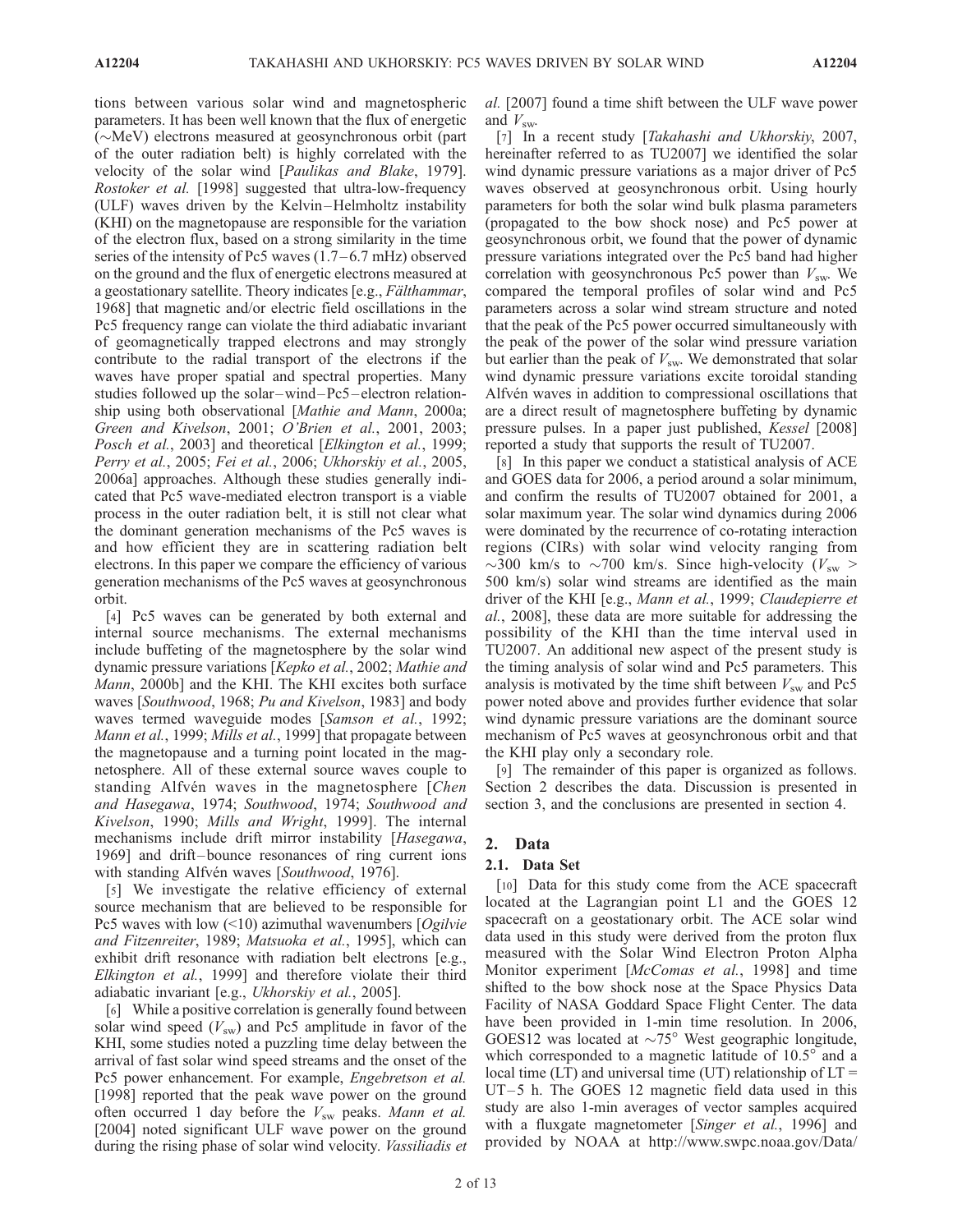

Figure 1. Twenty-seven-day plots of solar wind parameters from ACE (propagated to the bow shock nose), magnetic pulsation parameters, and electron flux at GOES 12, and the Dst index. See text for the definition of the parameters.

goes.html. We have rotated the magnetic field vector samples into a coordinate system referenced to the T89c model magnetic field [Tsyganenko, 1989]. In this system,  $B_x$ ,  $B_y$ , and  $B_z$  represent the radial, azimuthal, and compressional components, respectively, where  $e_z$  is along the model magnetic field and  $e_x$  and  $e_y$  are perpendicular to it. As a result of a format problem in the original data file, the  $B<sub>z</sub>$  component had a high digitization step equivalent to a root-mean-square amplitude of 0.2 nT when the field magnitude exceeded 100 nT, as described by TU2007. In addition we used the GOES 12 energetic (energy > 2 MeV) electron flux data that were included the magnetic field data files. GOES12 entered the magnetosheath once in 2006, and this interval was excluded from the analysis.

# 2.2. Solar Wind and Pc5 Parameters Over a Solar Rotation

[11] Figure 1 shows hourly solar wind and magnetospheric parameters for one solar rotation period (27 days) in 2006. Figures 1a-1d show the proton bulk velocity  $V_{\text{sw}}$ , proton number density  $N_{\text{sw}}$ , dynamic pressure  $P_{\text{sw}}$  $= N_{\text{sw}} M_p V_{\text{sw}}^2$ , where  $M_p$  is proton mass), and the root-meansquare amplitude of the oscillating component of  $P_{sw}$ , which is defined as the square root of the integral of the power spectral density (PSD) of  $P_{sw}$  over the Pc5 frequency band as

$$
\sigma P_{\rm sw} = \left( \int_{1.7 \text{mHz}}^{6.7 \text{mHz}} PSD_{\rm sw}(f) df \right)^{1/2} \tag{1}
$$

[12] We subtracted the best-fit second-order polynomial from the original time series prior to computation of the PSD by Fourier transforming the input time series. It is likely that the  $P_{sw}$  variations are caused not by waves but by density and velocity fluctuations imbedded in the plasma. Even if they are waves, their propagation speed in the solar wind plasma rest frame is likely much slower than the solar wind speed seen from the Earth frame. This implies that the frequency of the observed  $P_{sw}$  oscillations is approximately given by  $\lambda/V_{\rm sw}$ , where  $\lambda$  is the length scale of the  $P_{\rm sw}$ structures. The solar wind data in Figure 1 are characterized by CIRs consisting of four high-speed streams. The peak  $V_{\rm sw}$  values are 460, 680, 680, and 590 km/s. Each  $V_{\rm sw}$  peak is preceded by  $\sim$ 1 day by a peak of  $N_{\rm sw}$ ,  $P_{\rm sw}$ , and  $\sigma P_{\rm sw}$ .

[13] Figures 1e and 1f show Pc5 wave root-mean-square amplitudes  $\sigma B_v$  and  $\sigma B_z$  defined as

$$
\sigma B_y = \left(\int_{1.7 \text{mHz}}^{6.7 \text{mHz}} PSD B_y(f) df\right)^{1/2} \tag{2}
$$

$$
\sigma B_z = \left(\int_{1.7 \text{mHz}}^{6.7 \text{mHz}} PSD \cdot B_z(f) df\right)^{1/2} \tag{3}
$$

[14] The time series of  $\sigma B_v$  and  $\sigma B_z$  are nearly identical to each other and closely track  $\sigma P_{sw}$  without any discernible time delay. The main difference between the time series of  $\sigma P_{\rm sw}$  and the pulsation amplitudes ( $\sigma B_{\rm v}$  and  $\sigma B_{\rm z}$ ) is the existence of spikes separated by 24 hours in the latter. As described in TU2007, the spikes in  $\sigma B_y$  occur when the spacecraft is on the nightside and are attributed to substorms. The spikes in  $\sigma B_z$  occur at noon as a result of strong compression of the magnetic field in response, at this local time, to changes in the solar wind dynamic pressure. The large digitization noise, equivalent to a root-mean-square amplitude of  $\sim 0.2$  nT, mentioned in section 2.1, also contributes to the  $\sigma B_z$  enhancement on the dayside.

[15] Figure 1g shows the flux of energetic (energy  $>$ 2 MeV) electrons,  $J_e$ , at GOES 12. The electron flux was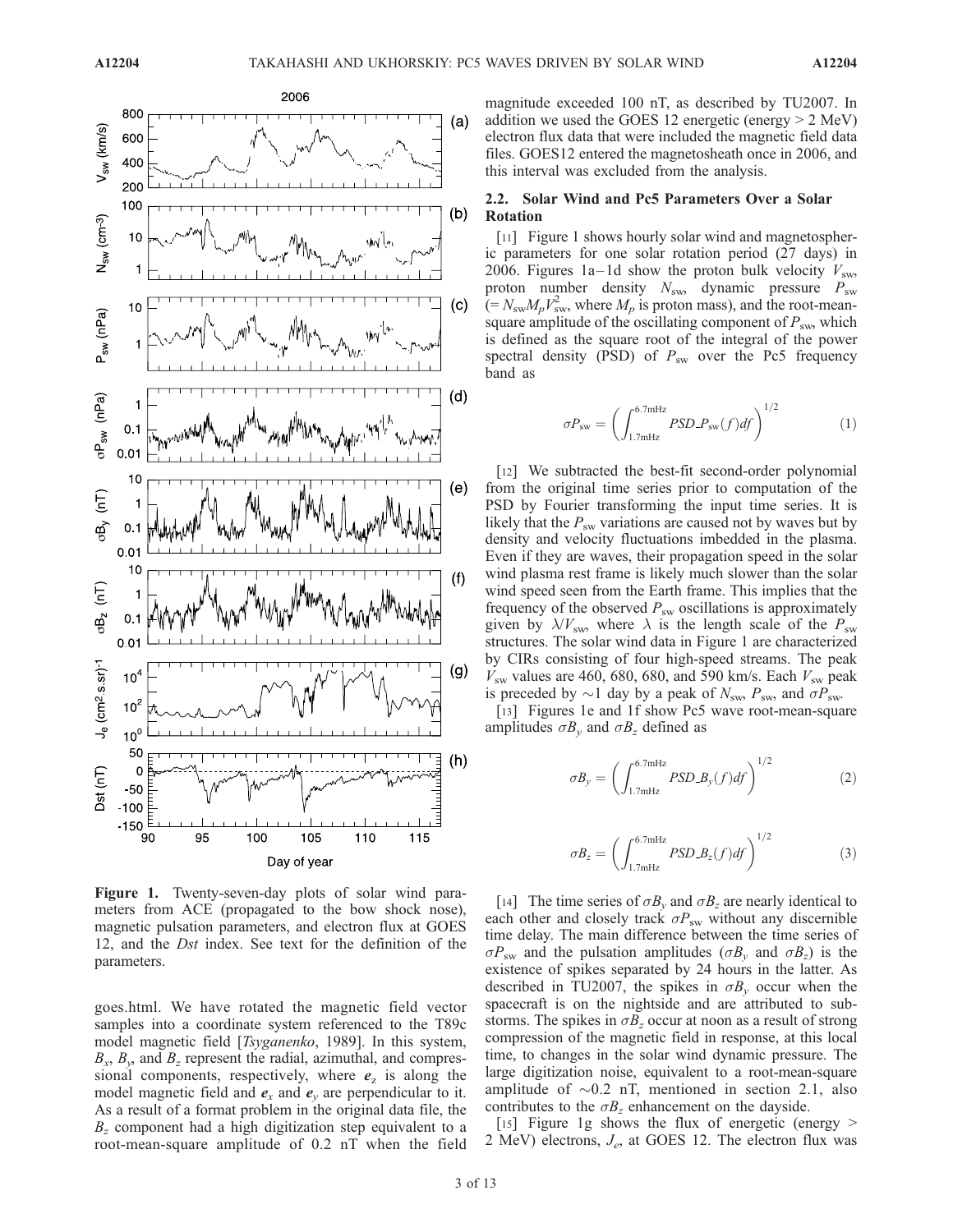

Figure 2. Superposed epoch analysis of hourly parameters from solar wind (ACE), magnetosphere (GOES 12), and Dst for 2006. Twenty-three storms entered the plot with zero epoch time given by the Dst minimum.

measured by a solid-state detector directed westward with a field of view of 2.0 radians. The flux varied by 3 orders of magnitude between  $\sim$ 10 (cm<sup>2</sup>·s·str)<sup>-1</sup> and  $\sim 10^4$  (cm<sup>2</sup> · s · str)<sup>-1</sup> during the second and third geomagnetic storms (days  $100 - 112$ ) that are identified in the *Dst* plot (Figure 1h). These two storms were associated with peak  $V_{sw}$  values that exceeded 600 km/s. By contrast, there was only little change in the electron flux during the first storm (days  $93-98$ ) despite the fact that the *Dst* minimum  $(\sim -85 \text{ nT})$  for this storm was comparable to those  $(-80 \text{ nT})$ ,  $-111$  nT) of the second and third storms. During the fourth storm (days  $112-117$ ) the *Dst* minimum was only  $-40$  nT, but there was a moderate enhancement of  $J_e$  to  $10^2$  (cm<sup>2</sup> · s ·  $str)^{-1}$ . It is not clear why the first and fourth storms did not produce elevated  $J_e$  although we see lower  $V_{sw}$  peaks for these storms. The Pc5 amplitude at GEOS 12 was at a similar level among the four storms, so the Pc5 amplitude does not appear to be the major controlling factor of  $J_e$ . In confirmation of previous studies [e.g., O'Brien et al., 2003], we also note anti-correlation between  $\sigma B_y$  (and  $\sigma B_z$ ) and  $J_e$ . For example, the  $J_e$  minimum on day 104 is associated with a maximum of  $\sigma B_y$  and  $\sigma B_z$ , and the  $J_e$  maximum on day 103 is associated with a minimum of  $\sigma B_v$  and  $\sigma B_z$ .

[16] In the present study we do not make a distinction between broadband and narrowband Pc5 waves. Field variations arising from irregular oscillations driven by solar wind dynamic pressure pulses, toroidal standing Alfvén waves, and time-varying field aligned currents associated with substorms all contribute to the integrals given by expressions (2) and (3). TU2007 did separate out narrowband azimuthal field oscillations that most likely come from the fundamental toroidal standing Alfvén waves and showed that this narrowband component behaved quite similarly to the total band-integrated Pc5 intensity in terms of the dependence on the solar wind parameters. The reason for the similarity is that solar wind dynamic pressure pulses routinely excite toroidal waves. Therefore, in this study, we assume that the band-integrated  $\sigma B_y$  exhibit similar dependence on the solar wind control parameters as toroidal waves.

# 2.3. Superposed Epoch Analysis

[17] To better characterize the relative timing of the variation of various parameters shown in Figure 1, we performed a superposed epoch analysis of the hourly parameters used in Figure 1 for the whole year 2006. The results are shown in Figure 2. In this analysis we identified 23 Dst minima in 2006 that were equal to or lower than  $-40$  nT and following *O'Brien et al.* [2001, 2003] chose the time of the minima as the zero epoch time,  $t_{Dst} = 0$ . In each panel of Figure 2 the heavy trace indicates the median and the thin traces the upper and lower quartiles. The upper and lower quartile values of the solar wind parameters do not differ much, which indicates that the CIRs were a highly repetitive phenomenon. CIRs are the nearly exclusive driver of geomagnetic storms during the late declining phase of the 11-year solar activity cycle [Denton et al., 2006]. Since data from all GOES 12 local times were used in Figure 2, some of the vertical spread of  $\sigma B_z$ ,  $\sigma B_y$ , and  $J_e$  come from the local time dependence of these parameters. However the magnitude of the diurnal variations is smaller than the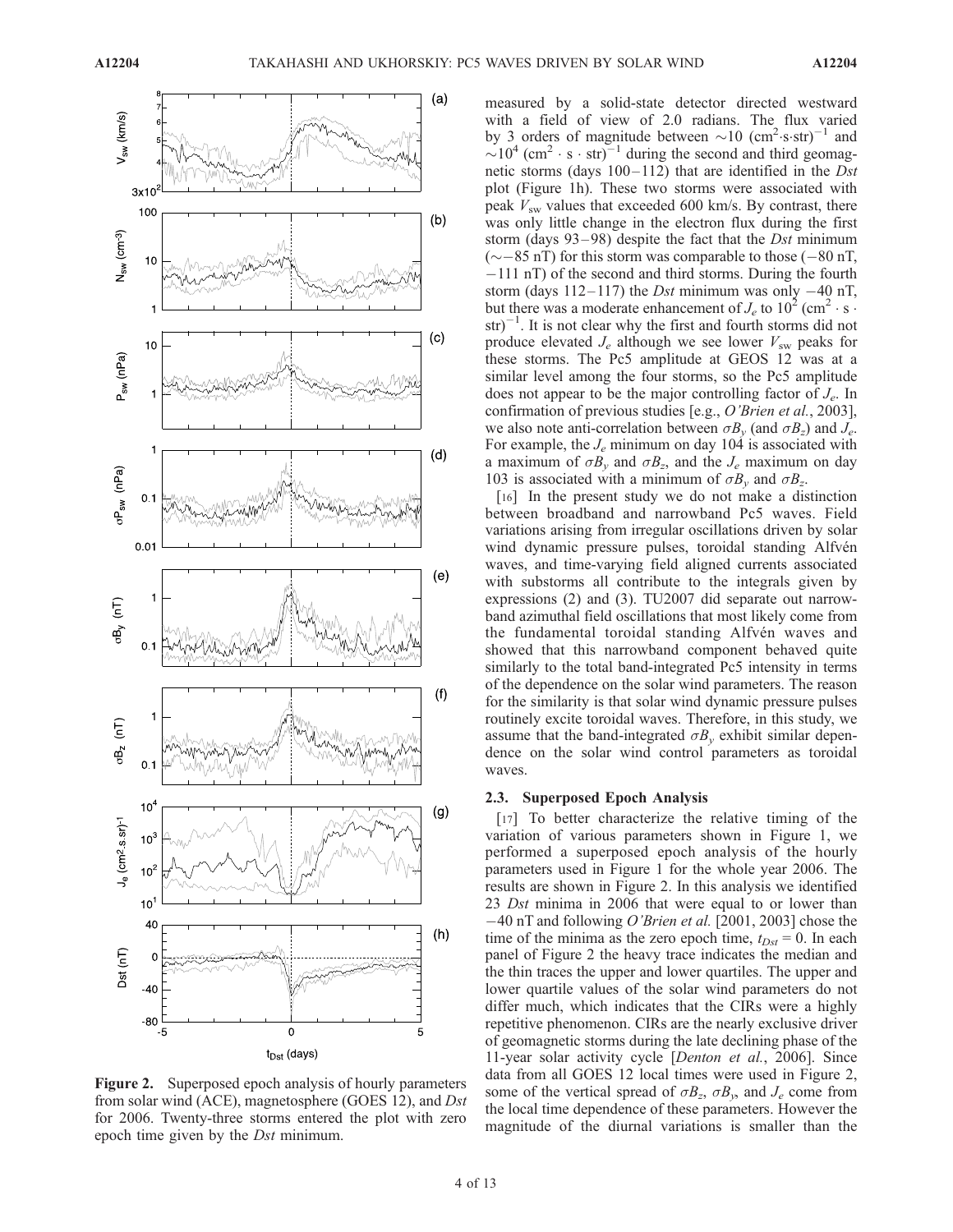

Figure 3. Cross correlation between solar wind parameters  $V_{\text{sw}}$  and  $\sigma P_{\text{sw}}$  and GOES Pc5 amplitude  $\sigma B_{v}$  and  $\sigma B_z$ .

variations that are caused by the solar wind structure as seen in Figures  $1e-1g$ .

[18] A few important observations can be made of Figure 2. First, a rapid rise of  $\sigma B_y$  and  $\sigma B_z$  occurs at  $t_{Dst}$  $\sim -0.5$  d, coincident with the sudden decrease of *Dst*. The peaks of  $\sigma B_y$  and  $\sigma B_z$  occur at  $t_{Dst} \sim -0.1$  d, nearly coincident with the *Dst* minima ( $t_{Dst} = 0$ ). Second, the peaks of  $N_{\rm sw}$  and  $\sigma P_{\rm sw}$  occur simultaneously, and they coincide with the peaks of  $\sigma B_y$  and  $\sigma B_z$ . Third, the peak of  $V_{\text{sw}}$  occurs at  $t_{Dst} \sim 1$  d and is broader than those of  $\sigma P_{\text{sw}}$ ,  $\sigma B_{\nu}$ , and  $\sigma B_{z}$ . Finally, the median electron flux has a minimum at  $t_{Dst} = 0$ , increases until  $t_{Dst} = 1 - 2$  d, and stays at an elevated level for 3-4 d. The flux minimum has often been attributed to the adiabatic response (*Dst* effect) of the electrons to the magnetic field configuration changes associated with the development of storm time ring current [Dessler and Karplus, 1961; Kim and Chan, 1997]. However outside of  $L = 5$  nonadiabatic loss mechanisms are considered to be more important [Li et al., 1997]. For example, Ukhorskiy et al. [2006b] showed that deformation of electron drift orbits during storm main phase can lead to nearly complete loss of the electrons into the magnetopause outside  $L \sim 5$ . The electron flux exhibits a 24-hour variation, most evident in the median trace, which is attributed to local time sampling bias  $(J_e$  seen from a geostationary satellite has an intrinsic local time dependence since the geosynchronous orbit does not match the electron drift orbit). However the variation of  $J_e$  over the course of geomagnetic storms is much larger than the diurnal variation. Also, there are storms that are preceded by a high electron

flux. This is seen in the traces of the upper quartile  $J_e$  and demonstrates the difficulty in relating the solar wind and magnetospheric ULF wave amplitude to the electron flux.

#### 2.4. Cross Correlation Analysis

[19] The relative timing between geosynchronous Pc5 amplitude and solar wind parameters is further investigated using cross correlation analysis. Figure 3a shows the cross correlation of  $\sigma B_y$  and  $\sigma B_z$  versus  $V_{sw}$ , where the time shift (horizontal axis) is denoted  $\tau$ . The two curves are nearly identical, which means that oscillations of both  $B<sub>v</sub>$  and  $B<sub>z</sub>$ respond quite similarly to the solar wind input. The correlation shows a peak value of 0.55 (for  $\sigma B_y$ ) or 0.52 (for  $\sigma B_z$ ) at  $\tau \sim -0.8$  d, meaning that geosynchronous Pc5 amplitude on average leads  $V_{\text{sw}}$  by about 1 day. Figure 3b shows the cross correlation of  $\sigma B_y$  and  $\sigma B_z$  versus  $\sigma P_{sw}$ . The  $\sigma B_y$  and  $\sigma B_z$  curves are once again nearly identical, but the peak correlation of 0.60 occurs at  $\tau = 0$  for  $\sigma B_z$  and the peak correlation of 0.56 occurs at  $\tau = 0.1$  d for  $\sigma B_{\nu}$ . This means that the response of Pc5 power to changes of  $\sigma P_{sw}$  is essentially instantaneous.

[20] The result seen in Figure 3 can be easily explained by assuming that  $\sigma P_{sw}$  is the main driver of geosynchronous Pc5 waves and that the time delay between the Pc5 amplitude and  $V_{sw}$  results from the intrinsic time delay between  $\sigma P_{\text{sw}}$  and  $V_{\text{sw}}$ . Figure 4 shows the cross correlation of  $\sigma P_{sw}$  versus  $V_{sw}$ . The peak correlation has a value of 0.52 and occurs at  $\tau = -1.04$  d, which are nearly identical to the corresponding values seen in Figure 3a.

[21] The hourly solar wind and GOES Pc5 parameters are subjected to further statistical analyses to facilitate comparison with previous studies. Figure 5 shows scatter plots of all available samples of  $\sigma P_{\text{sw}}$ ,  $V_{\text{sw}}$ ,  $\sigma B_y$  and  $\sigma B_z$  for 2006. Both  $\sigma B_y$  and  $\sigma B_z$  are positively correlated with  $\sigma P_{sw}$  with log-log correlation coefficients of 0.56 and 0.60, respectively (Figure 5a). The  $V_{sw}$  dependence of  $\sigma B_y$  and  $\sigma B_z$ (Figure 5b) is weaker and results in moderate positive correlation coefficients of 0.43 and 0.47, respectively. Note that the local time variations of  $\sigma B_{\nu}$  and  $\sigma B_{z}$  seen in Figure 1 have amplitudes of less than 1 order of magnitude and thus make only a minor contribution to the variation shown here, which spans 2 orders of magnitude overall. Figure 5c demonstrates that  $\sigma B_{\nu}$  are  $\sigma B_{z}$  are highly correlated, an indication that they are controlled by a common source mechanism or mechanisms. The features seen Figures 5a–5c are consistent



Figure 4. Cross correlation of  $\sigma P_{\rm sw}$  versus  $V_{\rm sw}$ .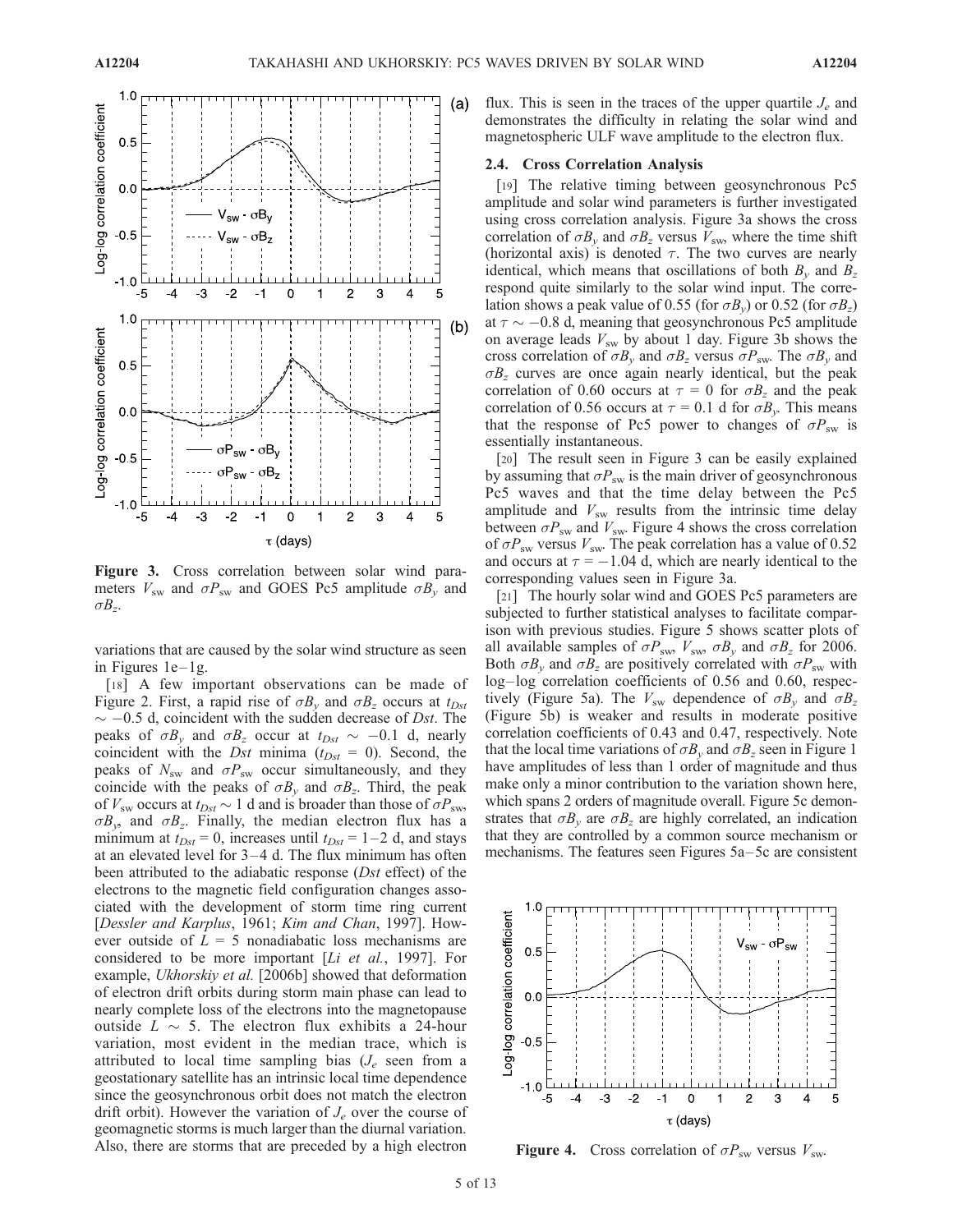

Figure 5. Scatter plots using all samples of hourly parameters  $\sigma P_{sw}$  and  $V_{sw}$  from ACE and  $\sigma B_y$  and  $\sigma B_z$ from GOES 12 for 2006. The number in each panel indicates the log-log correlation coefficient between the parameters plotted. (a) Dependence of  $\sigma B_y$  and  $\sigma B_z$  on  $\sigma P_{sw}$ . (b) Dependence  $\sigma B_y$  and  $\sigma B_z$  on  $V_{sw}$ . (c) Relationship between  $\sigma B_y$  and  $\sigma B_z$ . (d) Relationship between  $\sigma P_{sw}$  and  $V_{sw}$ .

with the results obtained by TU2007 for the solar minimum year 2001. Finally, Figure 5d shows that the overall correlation between  $V_{\text{sw}}$  and  $\sigma P_{\text{sw}}$  is low, with a correlation coefficient of 0.28. This may appear contradictory to what the time series plots in Figure 1 indicate: both  $V_{\text{sw}}$ and  $\sigma P_{\rm sw}$  exhibit quasiperiodic peaks associated with CIRs. However the apparent contradiction can be reconciled by noting that the peaks are time shifted and that slow variations (i.e., running averages over a few high speed streams) of  $\sigma P_{sw}$  and  $V_{sw}$  are not correlated. The low correlation seen in Figure 5d between  $V_{\text{sw}}$  and  $\sigma P_{\text{sw}}$ implies that we can take that these parameters (at zero time shift) are statistically nearly independent.

[22] We can extract additional information on the Pc5 waves by binning the hourly data. Figure 6a shows the result of correlation analysis after binning the data by the local time of GOES 12. This is a repeat of an analysis done in TU2007 for a solar maximum year 2001 using ACE and GOES 8 data and reproduced in Figure 6b. During the solar minimum year 2006 the  $\sigma P_{sw}$  control is stronger than the  $V_{sw}$  control on both  $\sigma B_y$  and  $\sigma B_z$ . An exception occurs at  $17-20$  LT where the log-log correlation of  $\sim 0.5$ is found for both  $\sigma P_{sw}$  and  $V_{sw}$ . During 2001 the  $\sigma P_{sw}$ control was about the same but the  $V_{\rm sw}$  control was lower at all local times, making  $\sigma P_{sw}$  by far the dominant controlling parameter.

[23] We next binned the data by  $t_{Dst}$  as shown in Figure 7. This is motivated by previous studies that emphasized the role of Pc5 waves in electron transport during storm recovery [e.g., O'Brien et al., 2001] and by studies that excluded storm onset from solar wind – pulsation correlation analysis [e.g., Mathie and Mann, 2000a]. Inspection of Figure 2 indeed suggests that  $t_{Dst}$  is useful for separating solar wind parameter regimes. For example, one regime is characterized by low  $V_{\text{sw}}$  and high  $N_{\text{sw}}$  and occurs prior to storm onset. Another regime is characterized by high  $V_{sw}$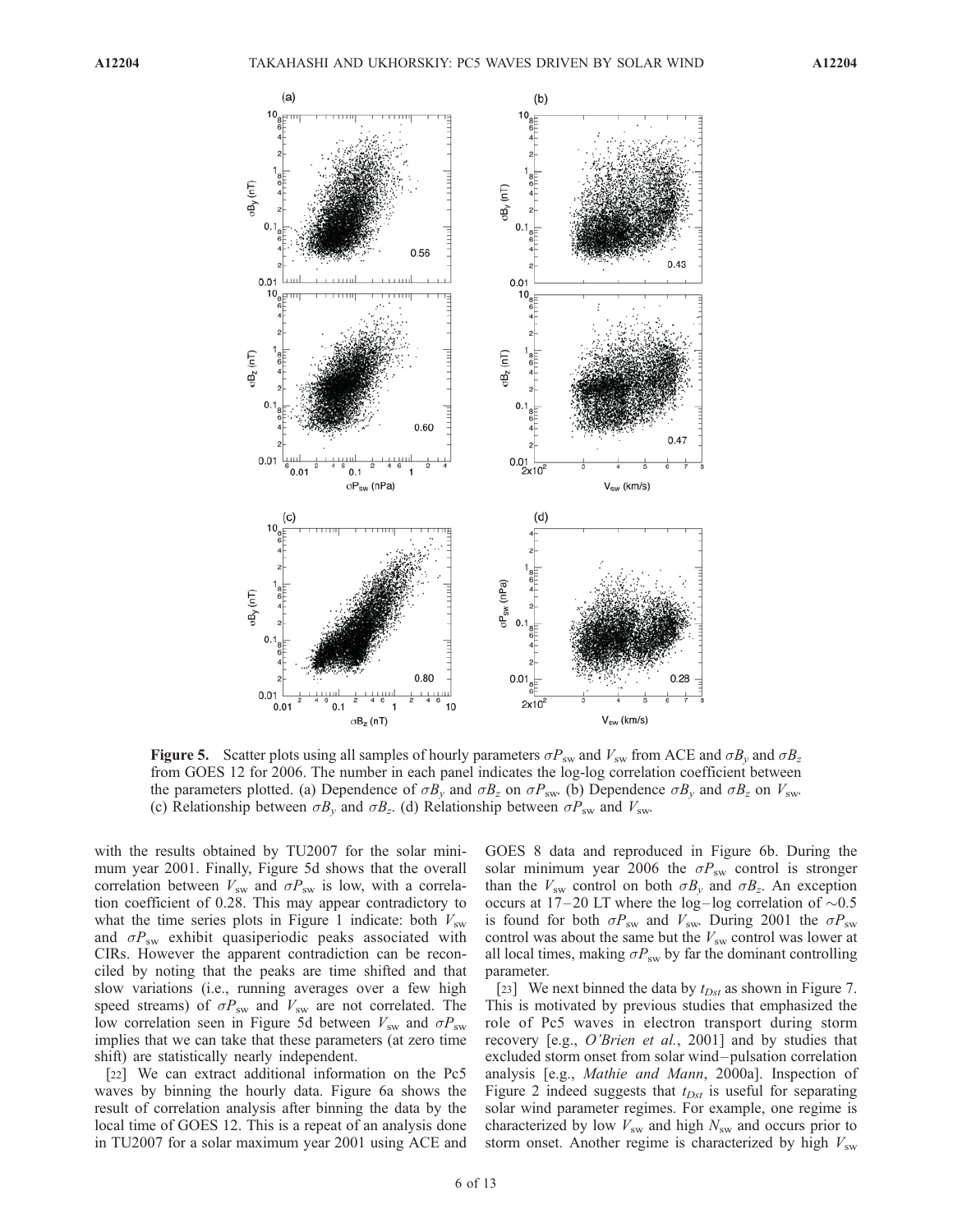

**Figure 6.** Local time dependence of the control of Pc5 pulsation amplitude in the  $B_y$  component (top) and  $B_z$  component (bottom) at geosynchronous orbit by solar wind parameters  $\sigma P_{sw}$  and  $V_{sw}$  (a) Result from the GOES 12 data for 2006 (solar minimum) used in the present study. (b) Result for the solar maximum year 2001 obtained using GOES 8 data, modified from Figure 9 of TU2007.

and low  $N_{\rm sw}$  and occurs after storm onset. Considering the local time dependence of various possible source mechanisms we also separated GOES 12 location between dayside (0600 – 1800 LT, Figure 7a) and nightside (otherwise, Figure 7b). Furthermore, in each local time sector the azimuthal amplitude  $\sigma B_y$  and compressional amplitude  $\sigma B_z$  are examined separately.

[24] The four panels of Figure 7 show qualitatively the same  $t_{Dst}$  dependence of the correlation coefficients. Before the storm onset ( $t_{Dst}$  < 0)  $\sigma P_{sw}$  exhibits much stronger control of both  $\sigma B_y$  and  $\sigma B_z$  than  $V_{sw}$ . At the storm maximum ( $t_{Dst} = 0$ ), the  $V_{sw}$  control becomes very weak. However, during the recovery phase, from  $t_{Dst} = 1 - 2$  d, the  $V_{\rm sw}$  control becomes stronger and nearly equal to the  $\sigma P_{\rm sw}$ control. This coincides the time when  $V_{sw}$  reaches the peak value. Later in the storm recovery  $(t_{Dst} > 2 \text{ d})$  the  $V_{sw}$ control becomes low again, making  $\sigma P_{sw}$  the stronger parameter.

#### 3. Discussion

#### 3.1. Driver of Pc5 Waves

[25] Cross correlation and superposed epoch analysis have been used in previous investigations of the causal relationship between solar wind condition, ULF waves, and the radiation belt electron fluxes. We took a similar approach but explicitly included  $\sigma P_{sw}$  as a solar wind parameter in addition to the "dc" parameters  $V_{\text{sw}}$ ,  $N_{\text{sw}}$ , and  $P_{\text{sw}}$ . Our analysis clearly demonstrates that  $\sigma P_{\rm sw}$  is strongly correlated

with magnetospheric ULF wave amplitude and needs to be considered as a crucial solar wind parameter in studying excitation mechanisms of magnetospheric ULF waves.

[26] Regarding the  $\sigma P_{sw}$  control of Pc5 amplitude, the first feature to note is that the Pc5 amplitude at geosynchronous orbit peaks simultaneously with  $\sigma P_{\text{sw}}$ . This has been seen both in the superposed epoch analysis (Figure 2) and the cross correlation analysis (Figure 3). In the superposed epoch analysis the period of the most intense ULF waves occurs in the storm main phase when Dst rapidly decreases. This relative timing can be most easily explained by assuming that magnetospheric Pc5 waves are directly driven by solar wind pressure variations.

[27] On average, the width of the  $\sigma P_{sw}$  peak is about half a day, which corresponds to the time between the arrival of the leading edge of a high- $V_{\text{sw}}$  stream (Figure 2a) and the start of the rapid decease of  $N_{\rm sw}$  (Figure 2b). The peak value of the median  $\sigma B_y$  is  $\sim$ 1.3 nT, which is greater than the prestorm level ( $t_{Dst}$  < 1 d) of  $\sim$ 0.1 nT by a factor of  $\sim$ 13. The peak value of the median  $\sigma B_z$  is  $\sim$ 1.1 nT, and the pre-storm value is  $\sim$ 0.2 nT, which is higher than for  $\sigma B_y$  because of the digitization noise mentioned in section 2.1. At the peak of  $V_{\rm sw}$ , which occurs at  $t_{Dst} \sim 1$  d, we find  $\sigma B_y \sim \sigma B_z \sim$ 0.3 nT, down from their peak values by a factor of  $\sim$ 3. This translates to approximately an order of magnitude power (= amplitude squared) reduction.

# 3.2. Time Shift Between  $V_{sw}$  and Pc5 Waves

[28] Previous statistical studies identified  $V_{\rm sw}$  as the key solar wind control parameter of the ULF wave amplitude in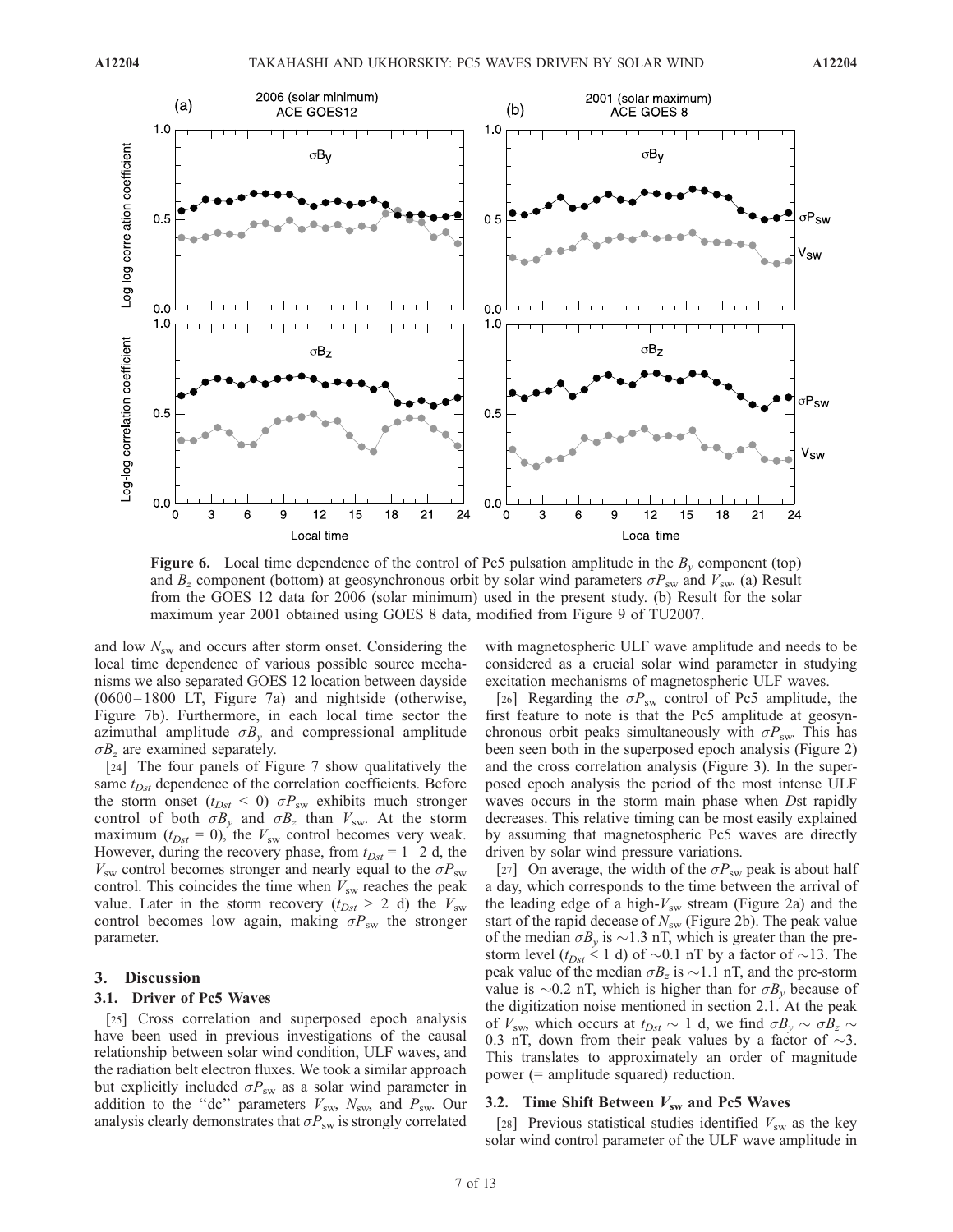

Figure 7. Log-log correlation coefficients between solar wind parameter ( $\sigma P_{sw}$  or  $V_{sw}$ ) and Pc5 amplitude at GOES 12 ( $\sigma B_y$  or  $\sigma B_z$ ) as a function of  $t_{Dst}$ , the time from Dst minimum for 2006. The width of the  $t_{Dst}$  bins is 1 day. (a) Results for GOES 12 position on the dayside (0600–1800 LT, where LT = UT – 5 hours). (b) Results for GOES 12 position on the nightside  $(0000-0600$  and  $1800-2400$  LT).

the magnetosphere [Greenstadt et al., 1979; Wolfe and Meloni, 1981; Junginger and Baumjohann, 1988]. In these studies the KHI was usually suggested as the main mechanism for wave generation since the instability threshold at the magnetopause is more likely to be exceeded when the solar wind velocity is higher. Once the instability threshold is met, a wave can grow to substantial amplitude, controlled by the threshold value, in a few wave periods (tens of minutes). Thus a change in the instability threshold affects the distribution of the ULF wave amplitude in the inner magnetosphere almost immediately compared to the 1-hour time resolution used in this and other statistical studies.

[29] However some of previous studies reported a finite time shift (>1 h) between the peak ULF wave power and the peak  $V_{\text{sw}}$ , posing a potential problem in interpreting the observations with the KHI mechanism. For example, Engebretson et al. [1998] noted that wave power time series from the magnetometers at Cape Dorset (magnetic latitude 64.2°) and Kevo (69.8°) frequently led the  $V_{sw}$  time series by 1 day. Engebretson et al. [1998] provided an explanation for this time shift in terms of the dependence of the KHI threshold on the plasma mass density. For simplified magnetopause geometry, Engebretson et al. [1998]showed that the mass densities on both sides of the magnetopause have a non-negligible role in controlling the instability threshold. Thus the temporal profile of solar wind density shown in Figure 2 will correspond to the lowest  $V_{\text{sw}}$ threshold that occurs before the peak in  $V_{\text{sw}}$ . This timing difference was estimated to be about 0.5 day.

[30] More recently, *Vassiliadis et al.* [2007] reported in their Figure 4 a similar (15 h) timing difference between  $V_{sw}$ and Pc5 power on the ground and provided a different explanation. In this alternative scenario, the timing difference is attributed to strong absorption of wave power during the period of high  $V_{\text{sw}}$ . A possible mechanism of the absorption is wave –particle interaction, where the relevant particle population can be energetic electrons in the radiation belt, cold electrons in the plasmasphere, and ring current ions.

[31] In our view, the timing difference occurs simply because most of the time Pc5 waves are driven not by the KHI but by a sequence of  $P_{sw}$  pulses, which we envision to be distributed according the Kolmogorov spectrum [Ukhorskiy and Sitnov, 2008]. Buffeting of the magnetosphere by  $P_{sw}$  pulses has been documented by many authors [e.g., Sarafopoulos, 1995; Matsuoka et al., 1995; Kepko et al., 2002]. The pulses drive compressional magnetic field oscillations with waveforms identical to the applied pulses. These oscillations contribute to  $\sigma B_z$ . In addition, damped standing Alfvén waves are excited with frequency locally determined by the plasma mass density and magnetic field. These waves contribute to  $\sigma B_{v}$  as reported by TU2007.

[32] The magnetospheric consequence to  $P_{sw}$  pulses is well documented in theoretical studies. Southwood and Kivelson [1990] used an analytical approach to demonstrate that both forced compressional oscillations and standing Alfvén waves are excited in the magnetosphere in response to a finite-duration impulse applied on the outer boundary of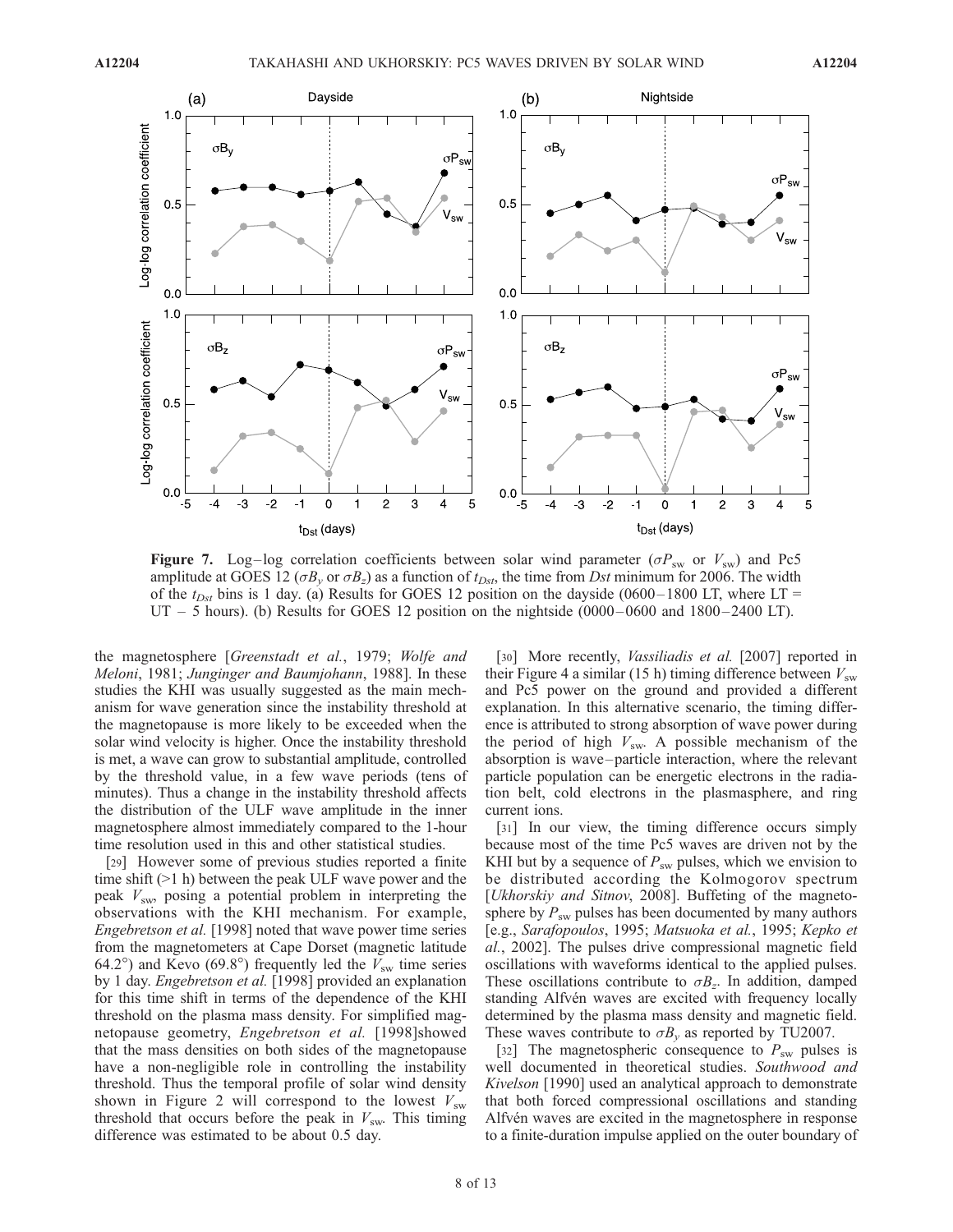

Figure 8. Schematic representing externally driven ULF waves in the magnetosphere. The dayside magnetosphere is filled with compressional magnetic pulsations driven by solar wind dynamic pressure variations. The amplitude of the pulsations is largest at the magnetopause nose but still is substantial at geostationary orbit. The Kelvin–Helmholtz instability generates surface waves on the magnetopause on the dawn and dusk flanks but their amplitude decays rapidly with distance from the generation region. The magnetopause is drawn in realistic shape and size based on Shue et al. [1998] magnetopause model with input parameters of  $B_z = 0$ and  $P_{sw} = 4.2$  nPa. A realistic drift orbit is shown for equatorial electrons.

the magnetosphere. A numerical simulation of the response of a dipole magnetosphere to a  $P_{sw}$  impulse [Lee and Lysak, 1989] demonstrated excitation of both global cavity waves and standing toroidal waves. Simulation studies of waveguide modes in simpler plasma geometry but with realistic random variations of the magnetopause position [Wright and Rickard, 1995a] or running pulses on the magnetopause [Wright and Rickard, 1995b] produced similar results. In the real magnetosphere the cavity/waveguide modes are hard to detect [e.g., *Waters et al.*, 2002], but there is abundant evidence in real data about the excitation forced compressional oscillations and the associated standing Alfvén waves.

[33] The dynamic pressure variations propagate from the bow-shock nose into the magnetosphere at approximately the Alfvén velocity, and the magnetospheric response time to the external disturbance will be of the order of 5 minutes, which explains the high correlation of  $\sigma B_{\nu}$  and  $\sigma B_{z}$  with  $\sigma P_{\text{sw}}$  at or nearly at zero time shift. In addition, TU2007 have shown that the amplitude of dayside Pc5 waves has a local time dependence that matches field variations caused by the changes in the magnetopause Chapman –Ferraro current, in strong support of the direct solar wind source mechanism.

[34] There is no question that the KHI operates at the magnetopause or in the low-latitude boundary layer. Satellite observations have confirmed Pc5-band oscillations unique to the boundary region that are consistent with the KHI [Takahashi et al., 1991; Chen et al., 1993]. However how much energy this instability feeds to the geosynchronous region is unclear. The instability generates surface waves that decay with distance from the generation region. Unless the magnetosphere is highly compressed, the effect of the instability to Pc5 band waves at geosynchronous orbit may be quite limited. According to Figure 2c the peak median  $P_{sw}$  is 4.2 nPa ( $t_{Dst} = -0.2$  d). At  $t_{Dst} = 1.0$  d the median  $P_{sw}$  goes down to 1.8 nPa. This means that the magnetosphere expands from the storm main phase to the recovery phase, moving the KHI region away from the geosynchronous orbit. According to the model of Shue et al. [1998], the dawn and dusk magnetopause, the likely site of KHI, is located at 13.8  $R<sub>E</sub>$  for  $P<sub>sw</sub> = 4.2$  nPa and at 15.6  $R_E$  for  $P_{sw}$  = 1.8 nPa, where we used  $B_{zIMF}$  = 0 as input to the magnetopause model. Correspondingly, a geosynchronous satellite located at 0600 LT sees the magnetopause about 7  $R_{\rm E}$  away at  $t_{Dst} \sim 0$  and at about 9  $R_{\rm E}$  away at  $t_{Dst}$  $\sim$ 1 d. This change in distance will tend to cancel out the effect of enhanced KHI waves at the time of peak  $V_{\text{sw}}$ . The limited influence of KHI surface waves on geosynchronous ULF power is also evident in a recent simulation study reported by Claudepierre et al. [2008]. We note that waveguide modes are body waves that propagate outside the turning point thus need not be localized to the close vicinity of the magnetopause. Interestingly, there is no clear indication of waveguide modes in the simulation of Claudepierre et al. [2008], at least in the Pc5 band. Perhaps the realistic geometry of the simulated magnetosphere makes it more difficult to excite waveguide modes than in the planer geometry employed in theoretical studies.

[35] Figure 8 schematically illustrates the spatial variation of ULF wave amplitude for the two source mechanisms discussed above. Solar wind pressure pulses produce compressional magnetic field oscillations that fill the dayside magnetosphere. The amplitude of these oscillations is strongest at the magnetopause nose and decreases toward the tail, but the amplitude is still substantial at geosynchronous orbit [Matsuoka et al., 1995; Ukhorskiy et al., 2006a; Takahashi and Ukhorskiy, 2007] (the closure current flowing in the magnetotail produces small perturbations that are in anti-phase with the dayside perturbations). Energetic electrons near geosynchronous orbit, whose drift orbit is illustrated in Figure 8 assuming mirroring at the magnetic equator, encounter the region of solar wind driven compressional pulsations over a wide range of local time. This interaction leads to changes of the energy and the drift shell of the electrons as demonstrated by a test particle simulation [Ukhorskiy et al., 2006a].

[36] The KHI produces surface waves on the flanks of the magnetopause. The magnetopause is stable against this instability at the nose, where the solar wind speed is zero, and becomes unstable at the location where the velocity exceeds the threshold that is determined by the local plasma and magnetic field parameters on both sides of the magnetopause. Analytical studies as well as numerical simulations [Wright and Mann, 2006; Claudepierre et al., 2008] indicate that the instability starts to grow at around dawn and dusk. However, as a result of the exponential decay of the surface waves excited by the KHI, the effect of the surface waves will be limited at geosynchronous orbit except when the magnetopause is highly compressed [Takahashi et al., 1991] or when  $V_{sw}$  is very high so that KHI grows to substantial amplitude.

[37] We have shown in Figure 7 that around the time of  $V_{\text{sw}}$  peak ( $\sim$ 1 day after the *Dst* minimum) the  $V_{\text{sw}}$  control of the geosynchronous Pc5 amplitude is elevated and becomes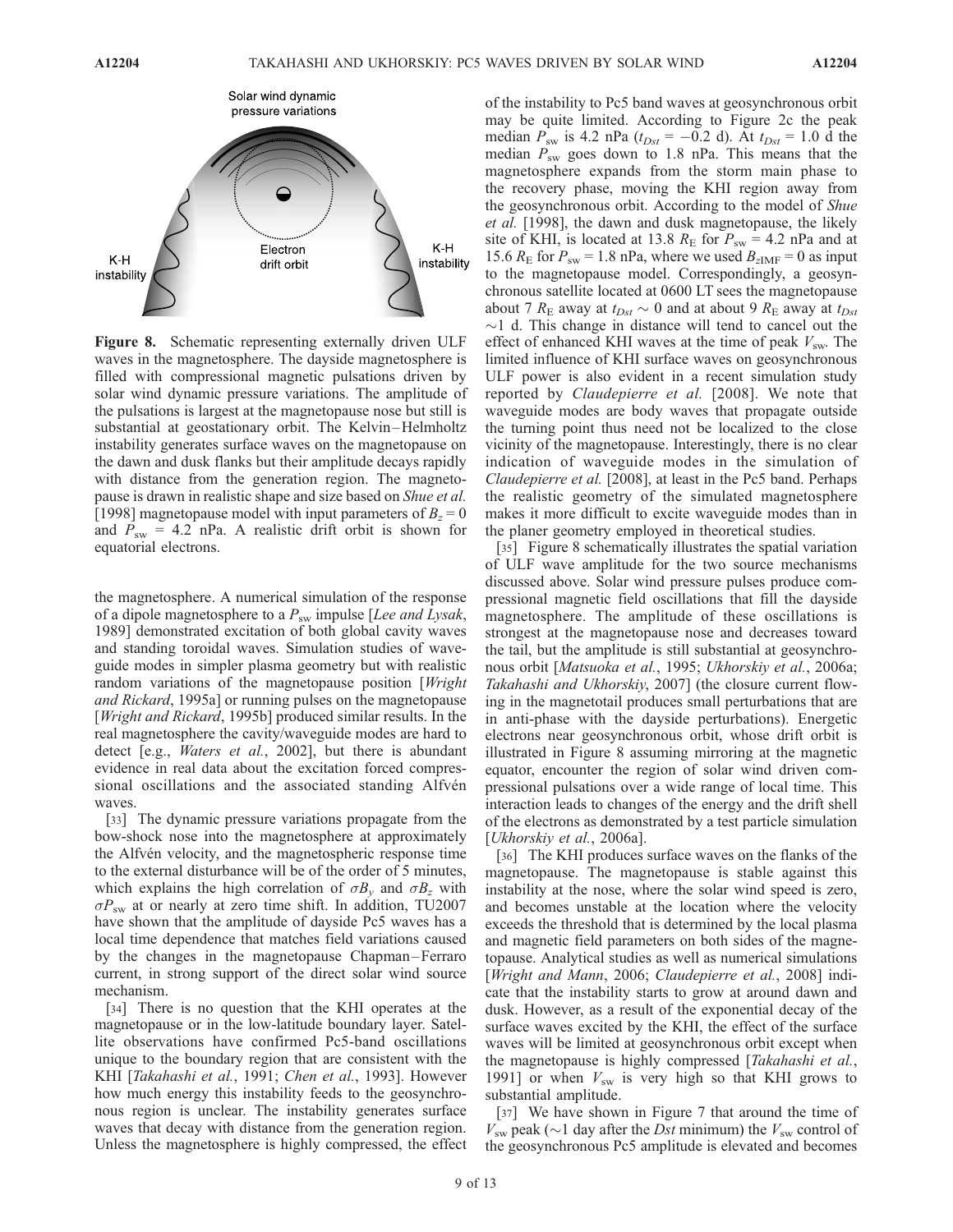

Figure 9. Superposed epoch analysis of solar wind plasma, solar wind magnetic field, and Dst. ACE data are not time shifted for this figure. The *Dst* plot is identical to that of Figure 2.

comparable to the  $\sigma P_{sw}$  control. Therefore, at this particular phase of geomagnetic storms,  $V_{sw}$ -driven waves may play some role in radial transport/acceleration of energetic electrons in the outer radiation belt [Rostoker et al., 1998; O'Brien et al., 2001]. However it is not clear if the KHI is the cause of the elevated  $V_{\text{sw}}$  control. KHI-driven waves are considered dominant on the flanks and further tailward [Wright et al., 2000; Mills et al., 2000; Wright et al., 2002] where the magnetosheath flow speed becomes close to the speed of the solar wind. Because the magnetosheath flow is stagnant at the magnetopause nose, the dayside magnetosphere is an unlikely region to be populated with waves generated by the KHI. Therefore it is difficult to explain the quite similar  $V_{sw}$  dependences seen on the dayside (Figure 7a) and on the nightside (Figure 7b) solely in terms of the KHI.

# 3.3. Correlation Between IMF Variations and Pc5 Waves

[38] Kozyreva et al. [2007] noted that the time series of ULF power of the interplanetary magnetic field (IMF) is quite similar to the time series of ground ULF power and that there is no time shift between the two. This finding motivated us to examine the relationship between  $\sigma P_{\rm sw}$  and IMF fluctuations. Figure 9 shows a superposed epoch analysis of the relevant parameters for 2006. For this figure we used non-time-shifted ACE data, but the average temporal profiles of  $V_{\text{sw}}$  and  $\sigma P_{\text{sw}}$  are essentially identical to those shown in Figure 2 that used the time-shifted ACE data (the  $Dst$  plots are identical). In Figure 9 the amplitude of IMF oscillations,  $\sigma B_{\text{IMF}}$ , is defined as

$$
\sigma B_{\rm IMF} = \left(\sigma B_{x\rm GSM}^2 + \sigma B_{y\rm GSM}^2 + \sigma B_{z\rm GSM}^2\right)^{1/2} \tag{4}
$$

where  $\sigma B_{xGSM}$ ,  $\sigma B_{yGSM}$ , and  $\sigma B_{zGSM}$  are Pc5-band amplitudes of the GSM components of the interplanetary magnetic field obtained using same integral as equations (2) and (3). Figures 7d and 7c indicate that the peaks of  $\sigma P_{\text{sw}}$  and  $\sigma B_{\text{IMF}}$ occur simultaneously, between  $\tau = -0.5$  d and  $\tau = 0$ , although  $\sigma B_{\text{IMF}}$  decays more slowly than  $\sigma P_{\text{sw}}$ . This indicates that regions of intense variations in  $P_{sw}$  and IMF are collocated in the solar wind. Accordingly,  $\sigma B_{\text{IMF}}$  can be used as a proxy of  $\sigma P_{\text{sw}}$  in discussing Pc5 enhancement in the magnetosphere. However  $\sigma B_{\text{IMF}}$  should be treated only as a marker of a disturbed region of the solar wind. The magnetic field variations do not produce strong pressure variations in the magnetosphere upon impact on the magnetopause. It is the dynamic pressure variations that exert the pressure variations that launch MHD waves into the magnetosphere.

#### 3.4. Geosynchronous Electron Flux and Pc5 Waves

[39] Although both Pc5 wave amplitude and energetic electron fluxes are definitely related to the solar wind structure, it is not clear if there is a causal relationship between the waves and the electron fluxes. In the time series plots (Figure 1) we found that the electron flux may or may not increase during the storm recovery for similar types of Pc5 enhancement.

[40] The superposed epoch analysis (Figure 2) also indicated a wide range of electron flux variations both prior to and after the Dst minimum despite the fact that Pc5 amplitude exhibits a highly repetitive pattern with small variances about the median. As noted in Figure 2, the electron fluxes commonly show a minimum or dropout at the *Dst* minimum  $(-0.5 \le t_{Dst} \le 0.5 \text{ d})$ , which coincides (within a timing error or less than 0.5 d) with the peak of Pc5 amplitude at GOES. Despite this timing agreement it is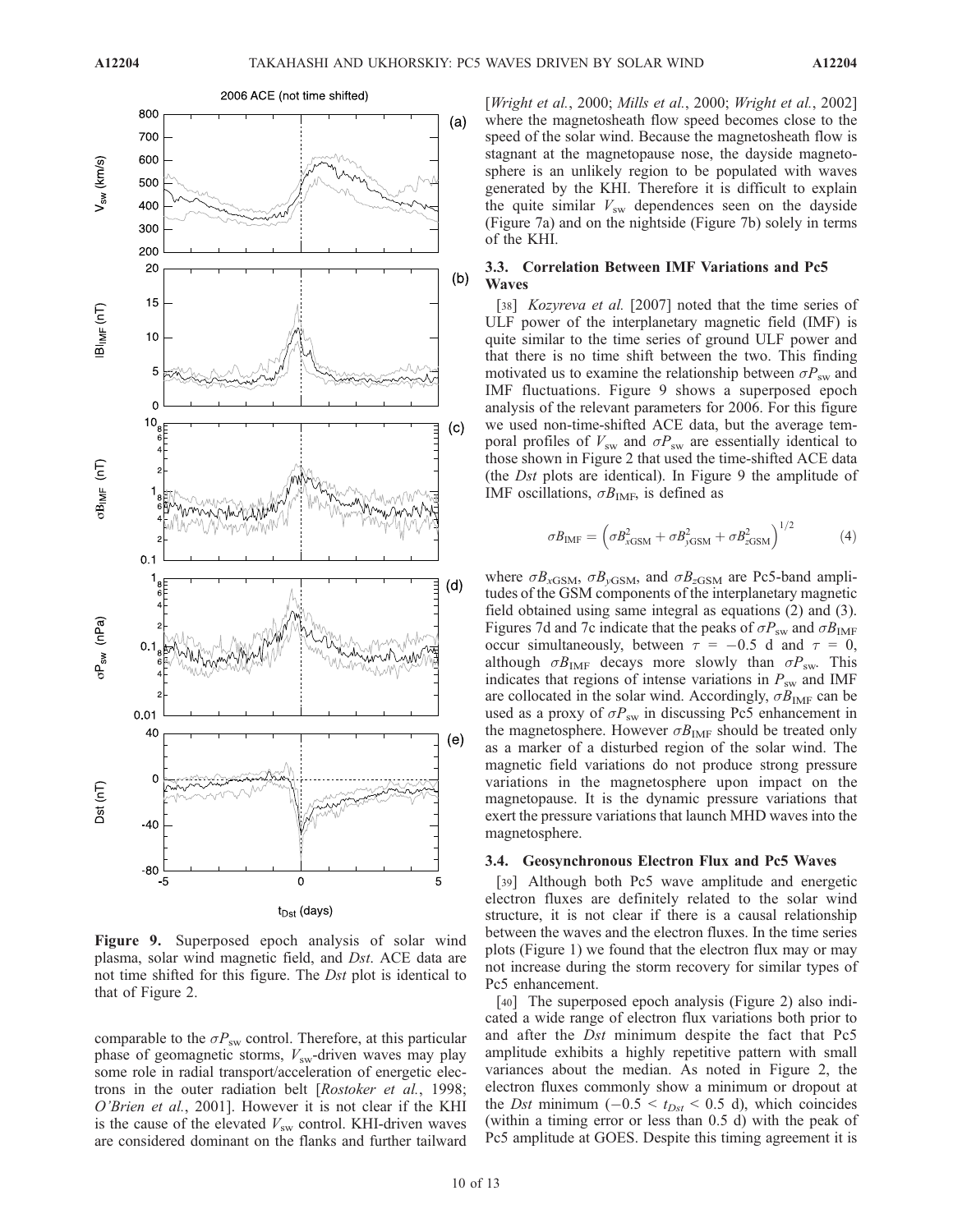not clear if Pc5 waves at Dst minimum play any significant role in the electron flux dropout. The dropout has been attributed to the adiabatic response of the electrons to rapidly reconfigured magnetic field in the ring current region [Dessler and Karplus, 1961; Kim and Chan, 1997] and to possible additional nonadiabatic losses [Li et al., 1997] such as electron encounter with the magnetopause [Ukhorskily et al., 2006a, 2006b]. In contrast, during the storm recovery ( $t_{Dst} > 0.5$  days) the electron fluxes on average becomes higher than the prestorm level, which requires acceleration or radial transport of the electrons. During this period Pc5 waves are more likely to mediate the electron transport [e.g. Rostoker et al., 1998].

[41] Two possible explanations can be suggested for the observed variability of the electron flux responses to the Pc5 wave activity during storm recovery. One commonly accepted theory suggests that the electron flux levels are determined by the superposition of multiple loss and acceleration mechanisms [e.g., Friedel et al., 2002]. Relative contribution of various mechanisms may differ from storm to storm, producing a highly variable response in electron fluxes [Reeves et al., 2003]. Recently however Ukhorskiy et al. [2006a] and Ukhorskiy and Sitnov [2008] showed that radial transport of radiation belt electrons because of Pc5 waves can exhibit large deviations from radial diffusion. Test particle simulations showed that electron motion becomes stochastic because of the overlap of electron populations trapped in the vicinities of drift resonances with adjacent harmonics of the field spectrum. However, in spite of the underlying stochasticity, the radial diffusion limit is not fully attainable in the outer radiation belt, because phase correlations in electron motion do not have time to decay because of the finite size of the system. As a result the electron flux varies nonlinearly: collective motion of the outer belt electrons can exhibit large deviations from radial diffusion.

[42] Finally, it is possible that the electron flux increase is caused by mechanisms not involving Pc5 waves. For example, Nishimura et al. [2007] showed that a timedependent electric field in the inner magnetosphere derived from satellite observations can account for the recovery phase enhancement of relativistic electron fluxes observed at CRRES at  $L = 5$ . The electric field will depend on  $V_{\text{sw}}$ , which means we need to take such a mechanism into consideration in interpreting the  $V_{\text{sw}}$  dependence of electron fluxes in the outer radiation belt.

#### 4. Conclusions

[43] We have studied the relationship among the solar wind parameters, magnetospheric Pc5 wave amplitudes, and flux of energetic electrons using data from the ACE and GOES 12 spacecraft for 2006, which was characterized by highly repetitive CIRs and the associated geomagnetic storms of moderate intensity. The results of data analysis can be summarized as follows.

[44] 1. Variations of the solar wind dynamic pressure, measured by the root-mean-square amplitude in the Pc5 frequency band ( $\sigma P_{\text{sw}}$ ), have higher correlation with magnetic wave amplitude in the Pc5 band ( $\sigma B_y$  and  $\sigma B_z$ ) at geosynchronous orbit than the solar wind velocity  $V_{\text{sw}}$ .

[45] 2. The correlation between  $\sigma P_{sw}$  and Pc5 amplitude  $(\sigma B_y$  and  $\sigma B_z$ ) peaks at zero or near-zero time lag. This means that the pressure effect on the Pc5 waves is nearly instantaneous, which is explained by short propagation times  $(\sim 5 \text{ min})$  of pressure pulses through the inner magnetosphere for fast magnetosonic waves.

[46] 3. The correlation between  $V_{sw}$  and Pc5 amplitude peaks with a time shift of about  $-1$  day (the Pc5 peak occurs earlier than the  $V_{\text{sw}}$  peak). We explain this by taking  $\sigma P_{\text{sw}}$  to be the true driver of the Pc5 waves and noting an intrinsic time delay between  $\sigma P_{\rm sw}$  and  $V_{\rm sw}$ .

[47] 4. The geosynchronous electron flux exhibits a minimum at the storm maximum  $(= D<sub>st</sub>$  minimum), which nearly coincides with the maximum of  $\sigma P_{sw}$  and the associated maximum of the Pc5 wave amplitude. The flux minimum has been attributed to the adiabatic response of electrons to the global configuration change of the magnetic field (*Dst* effect) and also to loss mechanisms such as electron encounter with the magnetopause. Therefore the role of Pc5 waves in electron transport at this phase of storm is not clear. The electron flux increases by 2 to 3 orders of magnitude in a period of about one day, during which the wave amplitude decreases by one order of magnitude and solar wind velocity reaches a peak value. There are storm events that do not exhibit geosynchronous electron flux enhancement despite the presence of strong Pc5 activity. Therefore the correlation between Pc5 amplitude and electron flux at geosynchronous orbit is not unique, pointing to other mechanisms that contribute to the variations of the electron flux.

[48] Acknowledgments. This work was supported by NSF grant ATM-0540121. The authors are grateful to the referees for their constructive comments.

[49] Amitava Bhattacharjee thanks Andrew Wright and Patrizia Francia for their assistance in evaluating this paper.

#### References

- Chen, L., and A. Hasegawa (1974), A theory of long-period magnetic pulsations: 1. Steady state excitation of field line resonance, J. Geophys. Res.,  $79(7)$ ,  $1024 - 1032$ .
- Chen, S. H., M. G. Kivelson, T. T. Gosling, R. J. Walker, and A. J. Lazarus (1993), Anomalous aspects of magnetosheath flow and the shape and oscillations of the magnetopause during an interval of strongly northward interplanetary magnetic field, J. Geophys. Res., 98(A4), 5727 – 5742.
- Claudepierre, S. G., S. R. Elkington, and M. Wiltberger (2008), Solar wind driving of magnetospheric ULF waves: Pulsations driven by velocity shear at the magnetopause, J. Geophys. Res., 113, A05218, doi:10.1029/2007JA012890.
- Denton, M. H., J. E. Borovsky, R. M. Skoug, M. F. Thomsen, B. Lavraud, M. G. Henderson, R. L. McPherron, J. C. Zhang, and M. W. Liemohn (2006), Geomagnetic storms driven by ICME- and CIR-dominated solar wind, J. Geophys. Res., 111, A07S07, doi:10.1029/2005JA011436.
- Dessler, A., and R. Karplus (1961), Some effects of diamagnetic ring currents on Van Allen radiation, J. Geophys. Res., 66(8), 2289-2295.
- Elkington, S. R., M. K. Hudson, and A. A. Chan (1999), Acceleration of relativistic electrons via drift – resonant interaction with toroidal-mode Pc-5 oscillations, Geophys. Res. Lett., 26(21), 3273 – 3276.
- Engebretson, M., K. H. Glassmeier, M. Stellmacher, W. J. Hughes, and H. Lühr (1998), The dependence of high-latitude Pc5 wave power on solar wind velocity and on the phase of solar wind streams, J. Geophys. Res.,  $103(A11), 26, 271 - 26, 283.$
- Fälthammar, C.-G. (1968), Radial diffusion by violation of the third adiabatic invariant, in Earth's Particles and Fields, edited by B. M. McCormac, pp. 157 – 169, NATO Adv. Stud. Inst., Reinhold, New York.
- Fei, Y., A. A. Chan, S. R. Elkington, and M. J. Wiltberger (2006), Radial diffusion and MHD – particle simulations of relativistic electron transport by ULF waves in the September 1998 storm, J. Geophys. Res., 111, A12209, doi:10.1029/2005JA011211.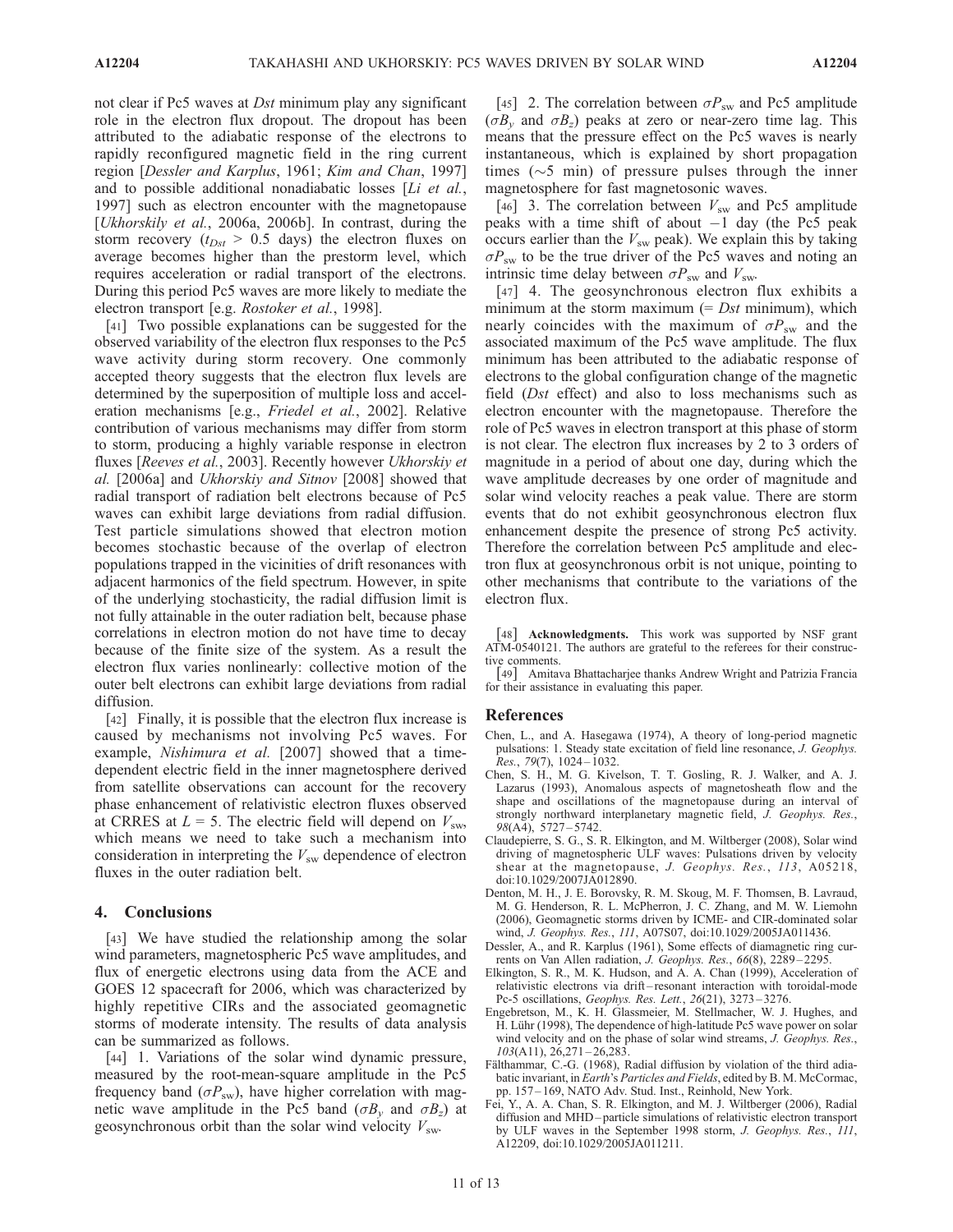- Friedel, R. H. W., G. D. Reeves, and T. Obara (2002), Relativistic electron dynamics in the inner magnetosphere—A review, J. Atmos. Sol. Terr.  $Phys., 64(2), 265-282, doi:10.1016/S1364-6826(01)00088-8.$
- Green, J. C., and M. G. Kivelson (2001), A tale of two theories: How the adiabatic response and ULF waves affect relativistic electrons, J. Geophys. Res., 106(A11), 25,777-25,791.
- Greenstadt, E. W., J. V. Olson, P. D. Loewen, H. J. Singer, and C. T. Russell (1979), Correlation of Pc3, 4, and 5 activity with solar wind speed, J. Geophys. Res., 84(A11), 6694 – 6696.
- Hasegawa, A. (1969), Drift mirror instability in the magnetosphere, Phys. Fluids, 12(12), 2642 – 2650.
- Junginger, H., and W. Baumjohann (1988), Dayside long-period magnetospheric pulsations: Solar wind dependence, J. Geophys. Res., 93(A2),  $877 - 883$
- Kepko, L., H. E. Spence, and H. J. Singer (2002), ULF waves in the solar wind as direct drivers of magnetospheric pulsations, Geophys. Res. Lett., 29(8), 1197, doi:10.1029/2001GL014405.
- Kessel, R. L. (2008), Solar wind excitation of Pc5 fluctuations in the magnetosphere and on the ground, J. Geophys. Res., 113, A04202, doi:10.1029/2007JA012255.
- Kim, H.-J., and A. Chan (1997), Fully adiabatic changes in storm time relativistic electron fluxes, J. Geophys. Res., 102(A10), 22,107-22,116.
- Kozyreva, O., V. Pilipenko, M. J. Engebretson, K. Yumoto, J. Watermann, and N. Romanova (2007), In search of a new ULF wave index: Comparison of Pc5 power with dynamics of geostationary relativistic electrons, Planet. Space Sci., 55(6), 755-769.
- Lee, D. H., and R. L. Lysak (1989), Magnetospheric ULF wave coupling in the dipole model: The impulsive excitation, J. Geophys. Res.,  $94(A12)$ , 17,097 – 17,103.
- Li, X., D. N. Baker, M. Temerin, T. E. Cayton, E. G. D. Reeves, R. A. Christensen, J. B. Blake, M. D. Looper, R. Nakamura, and S. G. Kanekal (1997), Multisatellite observations of the outer zone electron variation during the November 3-4, 1993, magnetic storm, J. Geophys. Res.,  $102(A7)$ ,  $14,123-14,140$ .
- Mann, I. R., A. N. Wright, K. J. Mills, and V. M. Nakariakov (1999), Excitation of magnetospheric waveguide modes by magnetosheath flows, J. Geophys. Res., 104(A1), 333 – 353.
- Mann, I., T. P. O'Brien, and D. K. Milling (2004), Correlations between ULF wave power, solar wind speed, and relativistic electron flux in the magnetosphere: solar cycle dependence, J. Atmos. Sol. Terr. Phys., 66, 187 – 198, doi:10.1016/j.jastp.2003.10.002.
- Mathie, R. A., and I. R. Mann (2000a), A correlation between extended intervals of ULF wave power and storm-time geosynchronous relativistic electron flux measurements, Geophys. Res. Lett., 27(20), 3261-3264.
- Mathie, R. A., and I. R. Mann (2000b), Observations of Pc5 field line resonance azimuthal phase speeds: A diagnostic of their excitation mechanism, J. Geophys. Res., 105(A5), 10,713 – 10,728.
- Matsuoka, H., K. Takahashi, K. Yumoto, B. J. Anderson, and D. G. Sibeck (1995), Observation and modeling of compressional Pi3 magnetic pulsations, *J. Geophys. Res.*, 100(A7), 12,103-12,115.
- McComas, D. J., S. J. Bame, P. Barker, W. C. Feldman, J. L. Phillips, P. Riley, and J. W. Griffee (1998), Solar Wind Electron Proton Alpha Monitor (SWEPAM) for the advanced composition explorer, Space Sci. Rev.,  $86(1-4)$ ,  $563-612$ , doi:10.1023/A:1005040232597.
- Mills, K., and A. Wright (1999), Azimuthal phase speeds of field line resonances driven by Kelvin – Helmholtz unstable waveguide modes, J. Geophys. Res., 104(A10), 22,667 – 22,677.
- Mills, K. J., A. N. Wright, and I. R. Mann (1999), Kelvin Helmholtz driven modes of the magnetosphere, Phys. Plasmas, 6(10), 4070-4087.
- Mills, K. J., A. W. Longbottom, A. N. Wright, and M. S. Ruderman (2000), Kelvin – Helmholtz instability on the magnetospheric flanks: An absolute and convective instability approach, J. Geophys. Res., 105(A12), 27,685 – 27,699.
- Nishimura, Y., A. Shinbori, T. Ono, M. Iizima, and A. Kumamoto (2007), Evolution of ring current and radiation belt particles under the influence of storm-time electric fields, J. Geophys. Res., 112, A06241, doi:10.1029/ 2006JA012177.
- O'Brien, T. P., R. L. McPherron, D. Sornette, G. D. Reeves, R. Friedel, and H. J. Singer (2001), Which magnetic storms produce relativistic electrons at geosynchronous orbit?, J. Geophys. Res., 106(A8), 15,533 – 15,544.
- O'Brien, T. P., K. R. Lorentzen, I. R. Mann, N. P. Meredith, J. B. Blake, J. F. Fennell, M. D. Looper, D. K. Milling, and R. R. Anderson (2003), Energization of relativistic electrons in the presence of ULF power and MeV microbursts: Evidence for dual ULF and VLF acceleration, J. Geophys. Res., 108(A8), 1329, doi:10.1029/2002JA009784.
- Ogilvie, K. W., and R. J. Fitzenreiter (1989), The Kelvin-Helmholtz instability at the magnetopause and inner boundary layer surface, J. Geophys. Res.,  $94(A1\bar{1})$ ,  $15,113-15,123$ .
- Paulikas, G. A., J. B. Blake (1979), Effects of the solar wind on magnetospheric dynamics: Energetic electrons at the synchronous orbit, in

Quantitative Modeling of Magnetospheric Processes, Geophysical Monograph, vol. 21, edited by W. P. Olson pp. 180-202, AGU, Washington, D. C.

- Perry, K. L., M. K. Hudson, and S. R. Elkington (2005), Incorporating spectral characteristics of Pc5 waves into three-dimensional radiation belt modeling and the diffusion of relativistic electrons, J. Geophys. Res., 110, A03215, doi:10.1029/2004JA010760.
- Posch, J. L., M. J. Engebretson, V. A. Pilipenko, W. J. Hughes, C. T. Russell, and L. J. Lanzerotti (2003), Characterizing the long-period ULF response to magnetic storms, J. Geophys. Res., 108(A1), 1029, doi:10.1029/2002JA009386.
- Pu, Z.-Y., and M. G. Kivelson (1983), Kelvin –Helmholtz instability at the magnetopause: Solution for compressible plasmas, J. Geophys. Res.,  $88(A2), 841-852.$
- Reeves, G. D., K. L. McAdams, R. H. W. Friedel, and T. P. O'Brien (2003), Acceleration and loss of relativistic electrons during geomagnetic storms, Geophys. Res. Lett., 30(10), 1529, doi:10.1029/2002GL016513.
- Rostoker, G., S. Skone, and D. N. Baker (1998), On the origin of relativistic electrons in the magnetosphere associated with some geomagnetic storms, Geophys. Res. Lett., 25(19), 3701-3704.
- Samson, J. C., B. G. Harrold, J. M. Ruohoniemi, R. A. Greenwald, and A. D. M. Walker (1992), Field line resonance associated with MHD waveguides in the magnetosphere, Geophys. Res. Lett., 19(5), 441-444.
- Sarafopoulos, D. V. (1995), Long duration Pc5 compressional pulsations inside the Earth's magnetotail lobes, Ann. Geophys., 13, 926-937.
- Shue, J.-H., et al. (1998), Magnetopause location under extreme solar wind conditions, *J. Geophys. Res.*, 103(A8), 17,691-17,700.
- Singer, H. J., L. Matheson, R. Grubb, A. Newman, and S. D. Bouwer (1996), Monitoring space weather with the GOES magnetometers, in GOES-8 and Beyond, Proc. SPIE Int. Soc. Opt. Eng., vol. 2812, edited by E. R. Washwell, pp. 290.
- Southwood, D. J. (1968), The hydromagnetic stability of the magnetopause boundary, Planet. Space Sci., 16, 587-605.
- Southwood, D. J. (1974), Some features of field line resonances in the magnetosphere, *Planet. Space Sci.*, 22, 483-491.
- Southwood, D. J. (1976), A general approach to low-frequency instability in the ring current plasma, J. Geophys. Res., 81(19), 3340-3348.
- Southwood, D. J., and M. G. Kivelson (1990), The magnetohydrodynamic response of the magnetospheric cavity to changes in solar wind pressure, J. Geophys. Res.,  $95(A3)$ , 2301-2309.
- Takahashi, K., and A. Y. Ukhorskiy (2007), Solar wind control of Pc5 pulsation power at geosynchronous orbit, J. Geophys. Res., 112, A11205, doi:10.1029/2007JA012483.
- Takahashi, K., D. G. Sibeck, P. T. Newell, and H. E. Spence (1991), ULF waves in the low-latitude boundary layer and their relationship to magnetospheric pulsations: A multisatellite observation, J. Geophys. Res., 96(A6), 9503 – 9519.
- Tsyganenko, N. A. (1989), A magnetospheric magnetic field model with a warped tail current sheet, Planet. Space Sci., 37, 5-20.
- Ukhorskiy, A. Y., and M. I. Sitnov (2008), Radial transport in the outer radiation belt due to global magnetospheric compressions, J. Atmos. Sol. Terr. Phys., in press.
- Ukhorskiy, A. Y., K. Takahashi, B. J. Anderson, and H. Korth (2005), Impact of toroidal ULF waves on the outer radiation belt electrons, J. Geophys. Res., 110, A10202, doi:10.1029/2005JA011017.
- Ukhorskiy, A. Y., B. J. Anderson, K. Takahashi, and N. A. Tsyganenko (2006a), Impact of ULF oscillations in solar wind dynamic pressure on the outer radiation belt electrons, Geophys. Res. Lett., 33, L06111, doi:10.1029/2005GL024380.
- Ukhorskiy, A. Y., B. J. Anderson, P. C. Brandt, and N. A. Tsyganenko (2006b), Storm time evolution of the outer radiation belt: Transport and losses, J. Geophys. Res., 111, A11S03, doi:10.1029/2006JA011690.
- Vassiliadis, D., I. R. Mann, S. F. Fung, and X. Shao (2007), Ground Pc3 Pc5 wave power distribution and response to solar wind velocity variations, Planet. Space Sci., 55(6), 743-754, doi:10.1016/ j.pss.2006.03.012.
- Waters, C. L., K. Takahashi, D. H. Lee, and B. J. Anderson (2002), Detection of ultralow-frequency cavity modes using spacecraft data, J. Geophys. Res., 107(A10), 1284, doi:10.1029/2001JA000224.
- Wolfe, A., and A. Meloni (1981), ULF geomagnetic power near  $L = 4, 6$ , relationship to upstream solar wind quantities, J. Geophys. Res., 86(A9),  $7507 - 7512.$
- Wright, A. N., and I. Mann (2006), Global MHD eigenmodes of the outer magnetosphere, in Magnetospheric ULF Waves: Synthesis and New Directions, Geophysical Monograph, vol. 169, edited by K. Takahashi et al., pp.  $51-\overline{72}$ , AGU, Washington, D. C.
- Wright, A. N., and G. J. Rickard (1995a), A numerical study of resonant absorption in a magnetohydrodynamci cavity driven by a broadband spectrum, Astrophys. J., 444, 458-470.